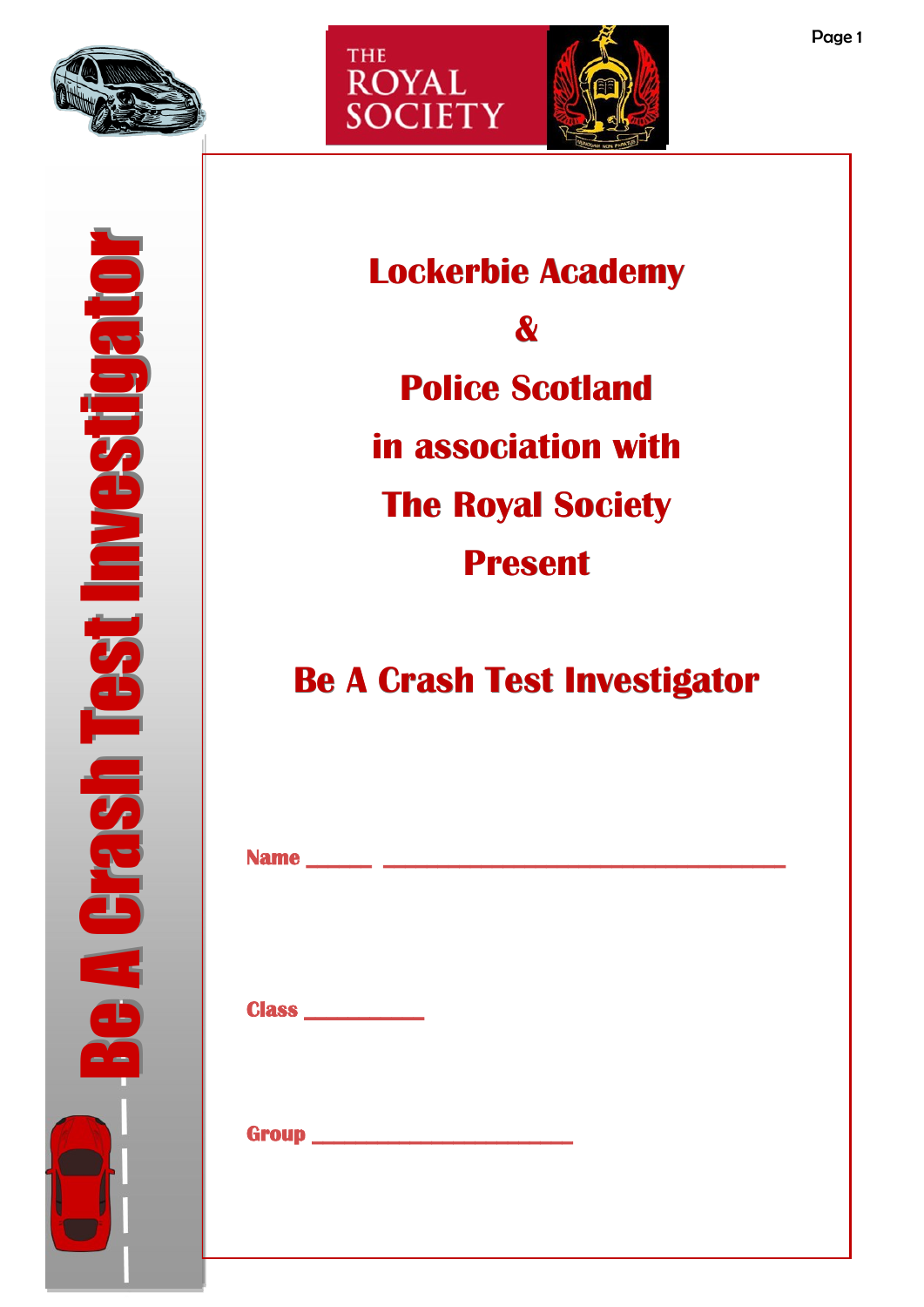



## *SCALING –with help!*







**For our scene use a scale factor of 3:1 that is the real items would all be 3x bigger than the model**

Be A Crash Test Investigator Be A Crash Test Investigator **BRUSHEST INGSTRIST**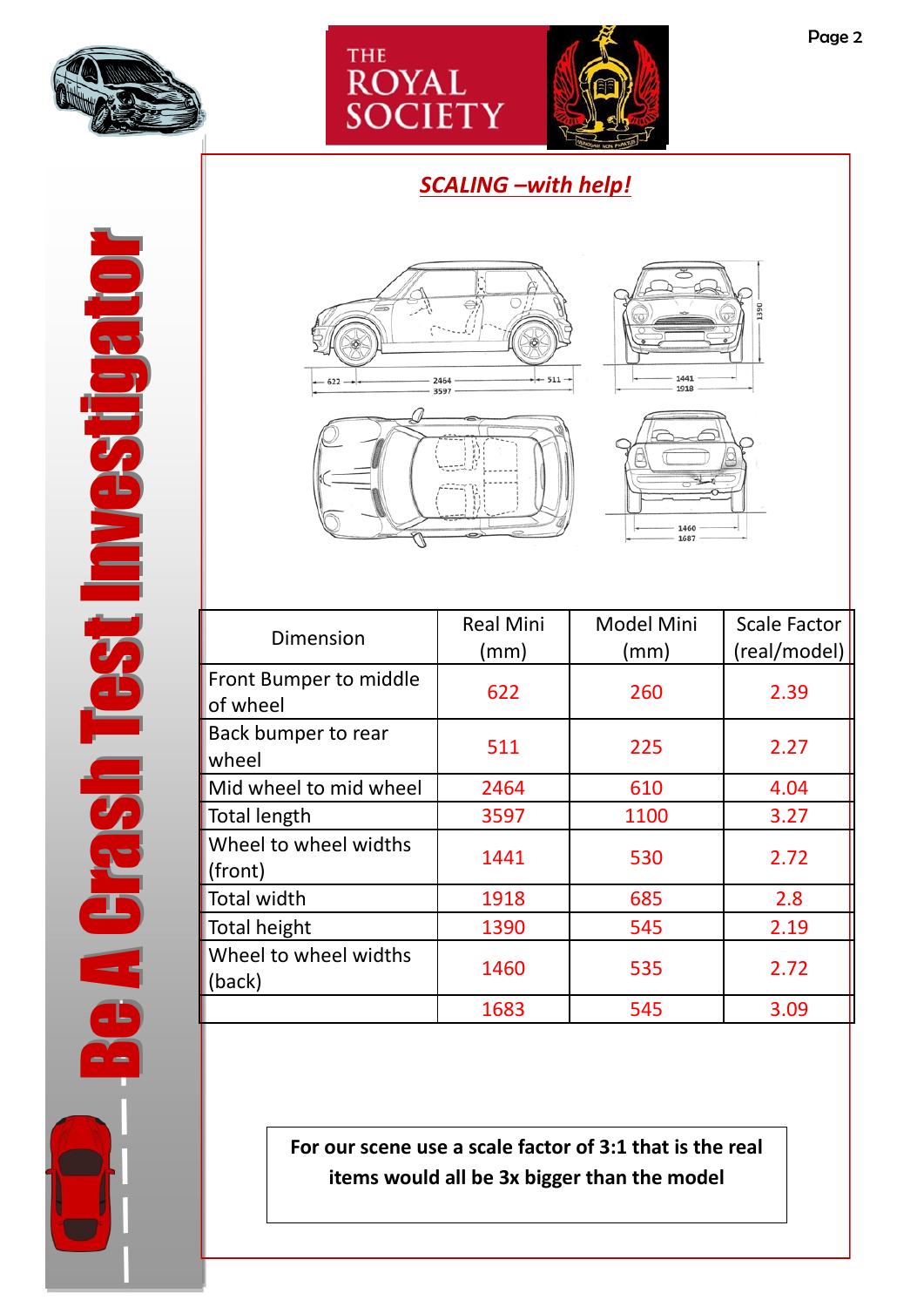



## **SCALE FACTORS**

# **Converting between metres per second and miles per hour**

| <b>Speed</b> | Speed | Scale factor |
|--------------|-------|--------------|
| (mph)        | (m/s) |              |
| 20           | 9.0   | 2.2          |
| 30           | 13.5  | 2.2          |
| 40           | 18.0  | 2.2          |
| 50           | 22.5  | 2.2          |
| 60           | 27.0  | 2.2          |
| 70           | 31.5  | 2.2          |

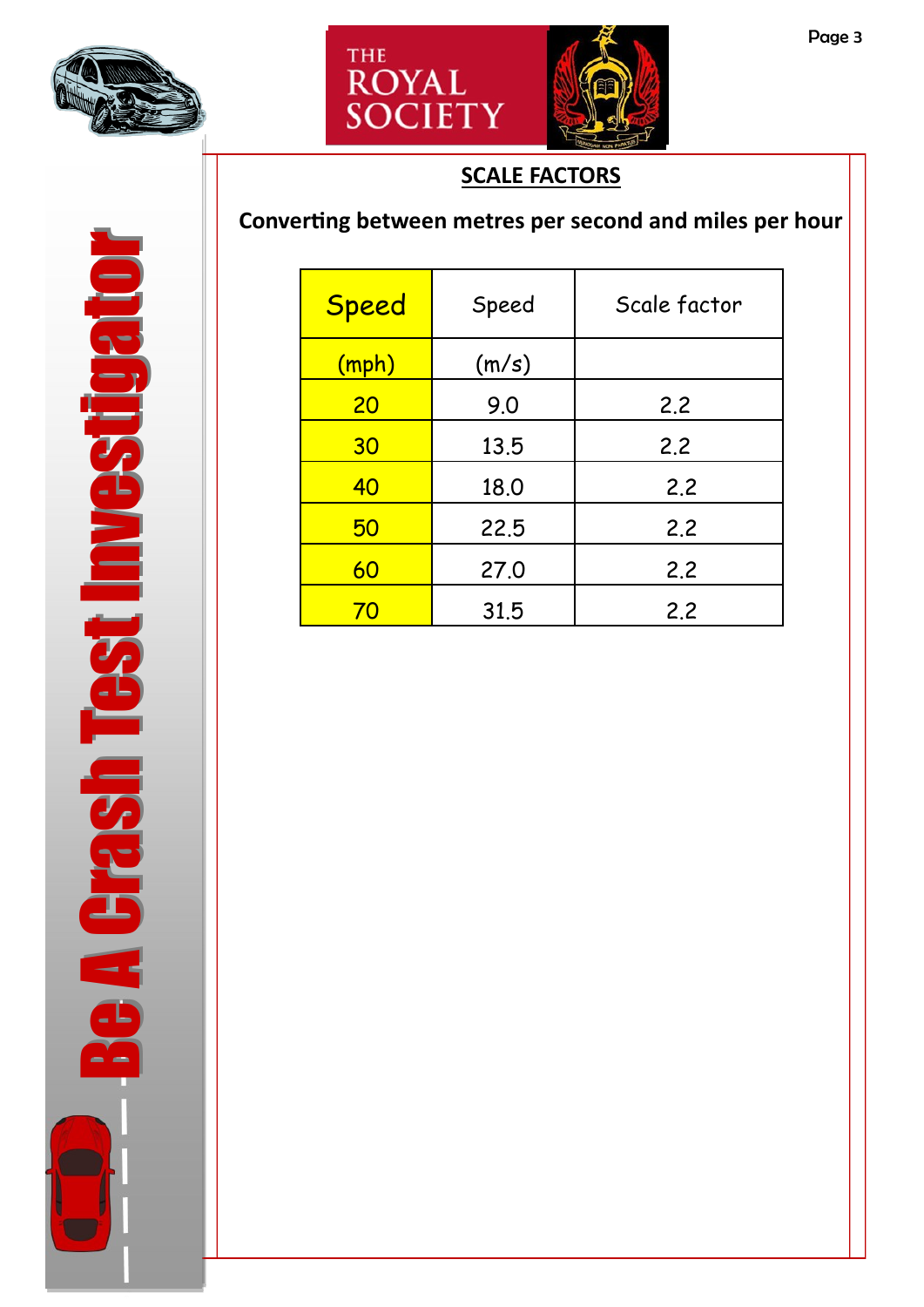

**A Grash Test Investigato** 





### **Calculations for the crash scene involving a car and a pedestrian**

The 'Skidman' provides a deceleration figure in metres per second per second or  $ms^{-2}$ .

The results for this scenario are as follows:

(1)  $-6.80 \text{ ms}^{-2}$  (2)  $-7.01 \text{ ms}^{-2}$ 

we use the formula **v² = u² +2as**.

Where

- $v =$  Final velocity = 0
- $u =$  Initial velocity = ?
- a = acceleration =
- $s = displacement =$



*Question 2* **-** *What speed was the car doing when it collided with the pedestrian?*

*Question 3* **-** *If the car had been travelling at the speed limit of 30mph would the car have still collided with the pedestrian?*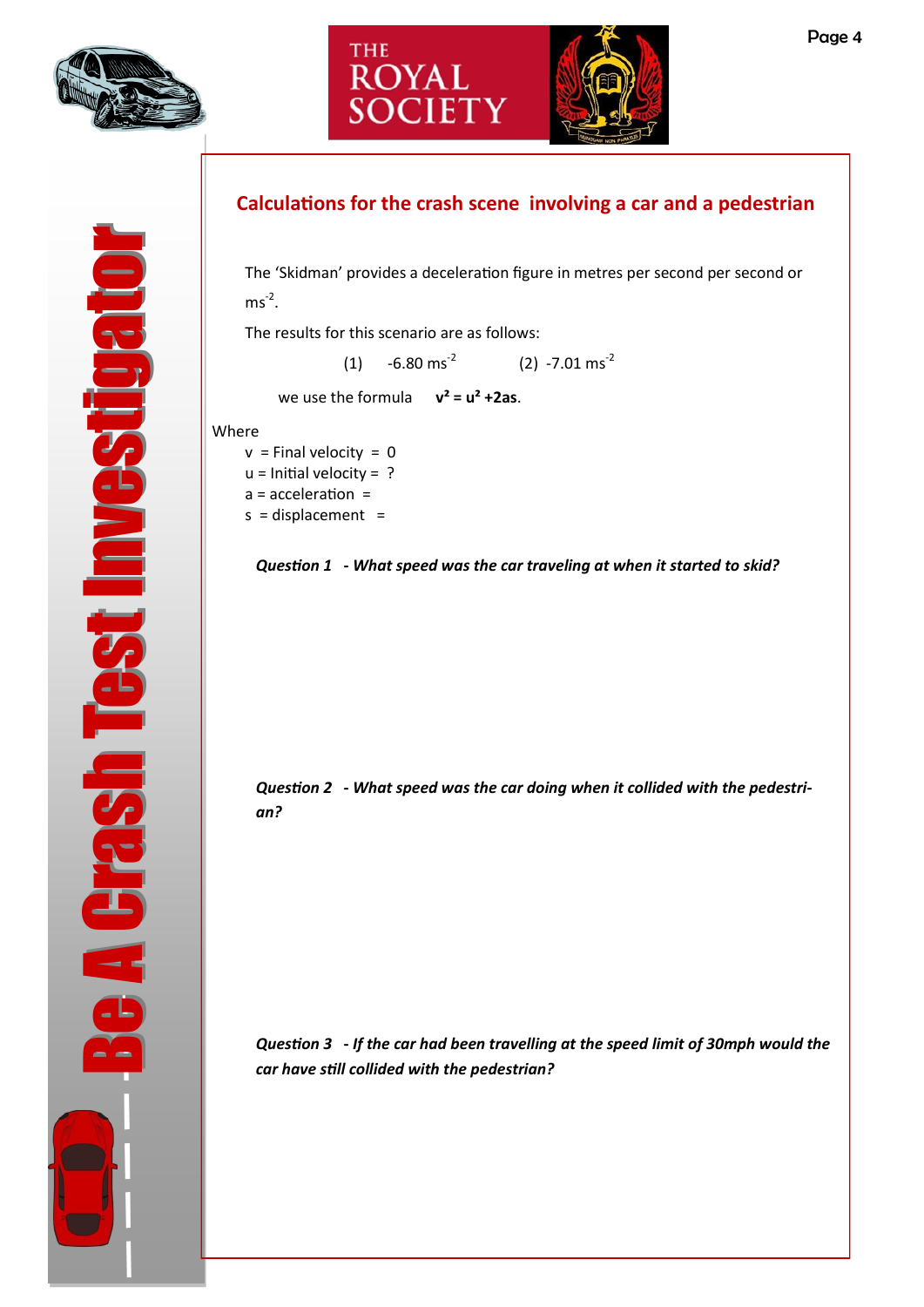

**A Crash Test Investigat** 





#### **Car v Pedestrian answers and workings**

*Question 1* **-** *What speed was the car travelling at when it started to skid?*

To first calculate the velocity or speed of the car when it started to skid, we use the formula **v² = u² +2as**.

> Where  $v =$  Final velocity = 0 ms<sup>-1</sup>  $u =$  Initial velocity = ?  $a = acceleration = -6.80$  ms<sup>-2</sup>

(- figure due to it being a deceleration obtained from skid test results)  $s = displacement = 24.45m$  (total length of the tyre skid mark)

> Using **v² = u² +2as**   $0 = u<sup>2</sup> + (2 x - 6.8 x 24.45)$  $u^2 = 332.52$ **so u = 18.23 m/s or 41mph**.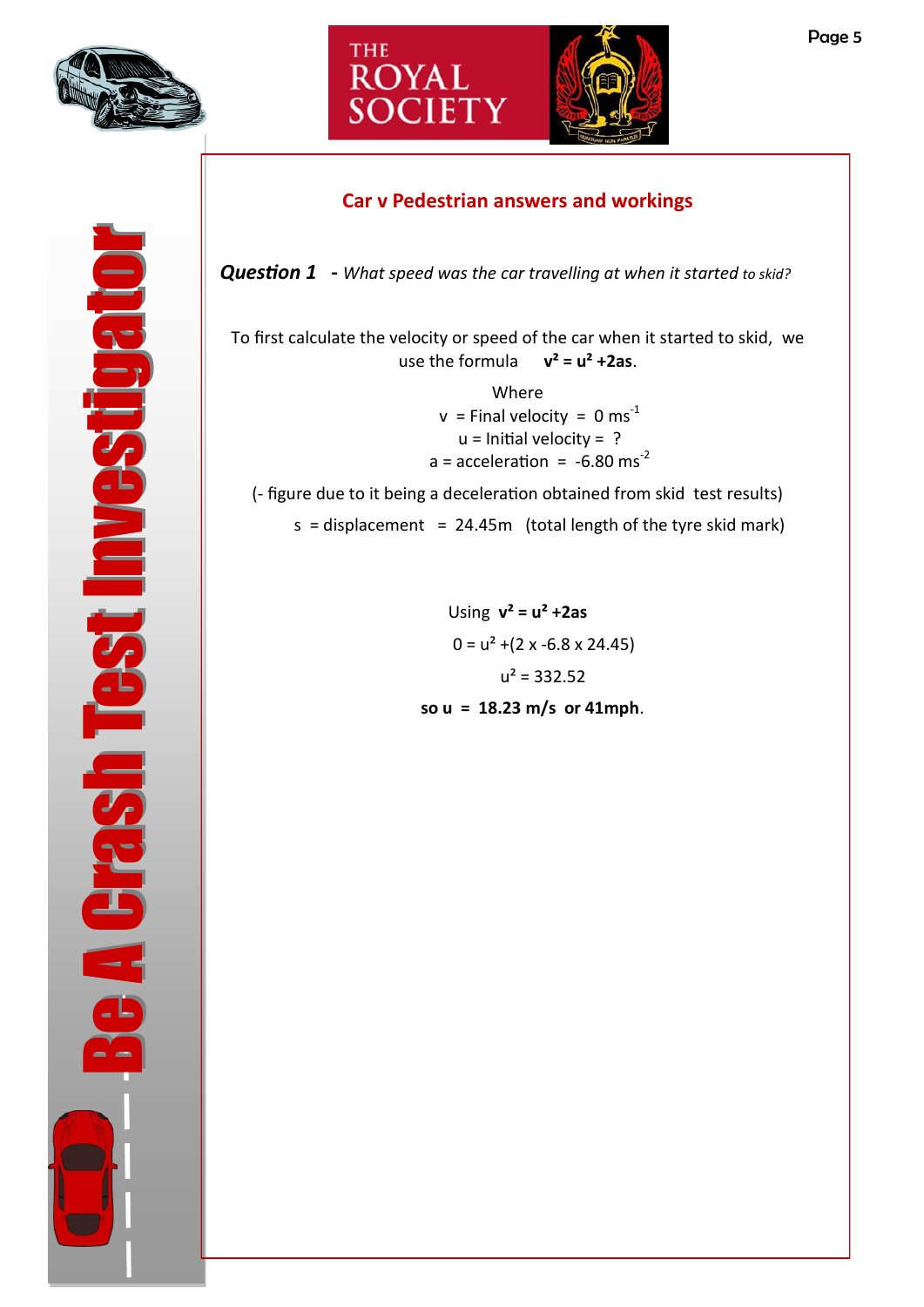![](_page_5_Picture_0.jpeg)

![](_page_5_Picture_1.jpeg)

#### *RESULTS*

![](_page_5_Picture_4.jpeg)

*Question 2* **-** *What speed was the car doing when it collided with the pedestrian?*

To calculate the velocity or speed of the car when it collided with the pedestrian we use the same formula **v² = u² +2as**.

To find the point of collision with the pedestrian we have to measure from the centre of the front wheels back to where the skid mark deviates slightly indicating where the contact took place. This is **7.17metres**.

Where  $v = \text{final velocity} = 0 \text{ ms}^{-1}$  $u =$  initial velocity = ?

 $a = acceleration = -6.80$  ms<sup>-2</sup>

(- figure due to it being a deceleration obtained from skid test results)

s = displacement = **7.17m** 

(Length of skid mark after collision with pedestrian)

Using **v² = u² +2as**   $0 = u^2 + (2 \times -6.8 \times 7.17)$  $u^2 = 97.512$ **so u = 9.87 m/s. or 22mph**.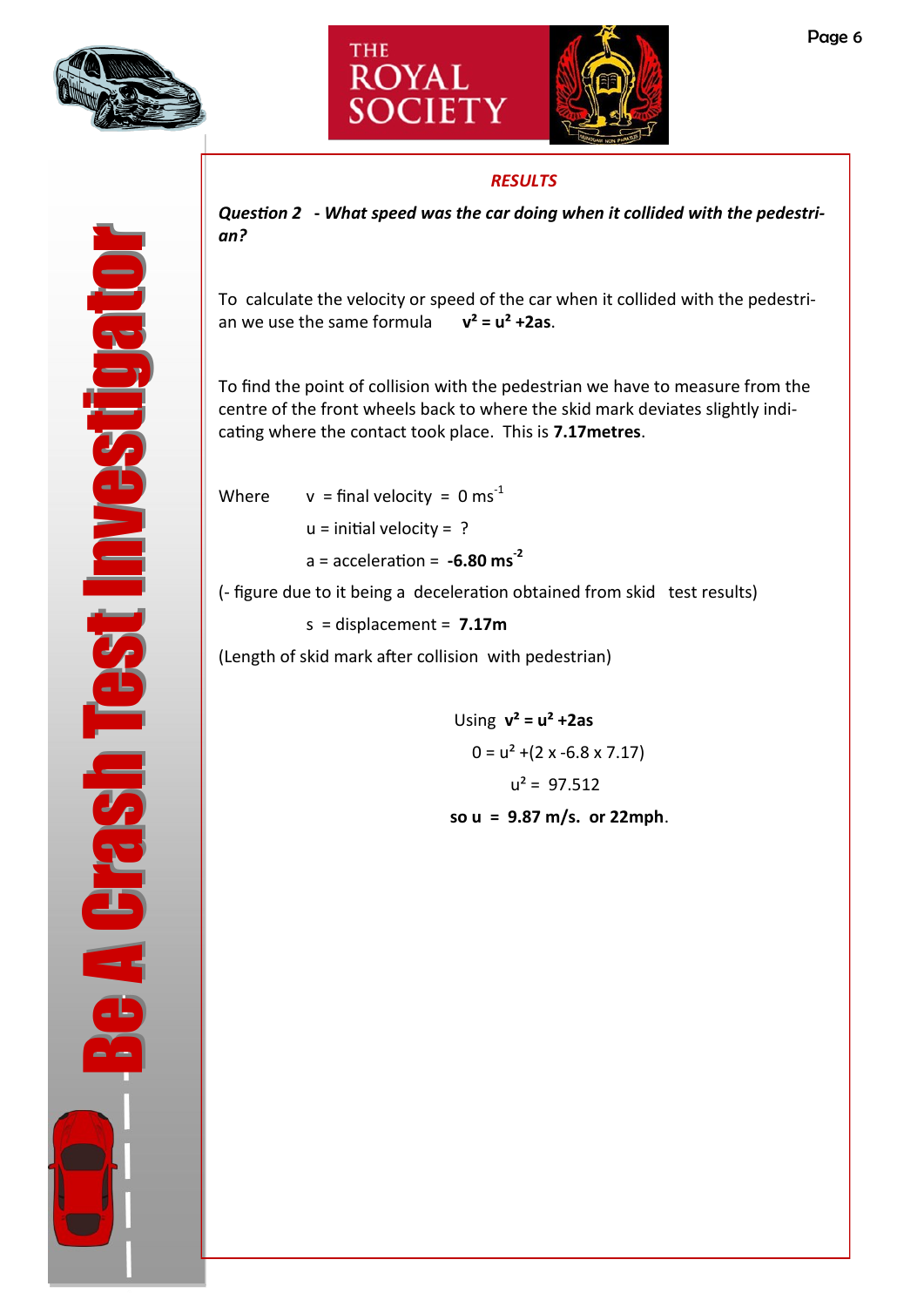![](_page_6_Picture_0.jpeg)

![](_page_6_Picture_1.jpeg)

![](_page_6_Picture_2.jpeg)

*Question 3* **-** *If the car had been travelling at the speed limit of 30mph would the car have still collided with the pedestrian?*

Again using the same formula **v² = u² +2as** 

- Where  $v =$  Final velocity = 0 ms<sup>-1</sup>  $u =$  Initial velocity = 13.4 ms<sup>-1</sup> (30mph) a = acceleration  $= -6.80$  ms<sup>-2</sup> (- due to it being a deceleration) s = displacement = ?
	- **v² = u² +2as**   $0 = 13.4^2 + (2 \times -6.8 \times s)$  $13.4^2 = 13.6s$ so  $s = 179.86$  13.6 s = **13.22m**

Therefore had the car been traveling at 30mph then it would have stopped approximately 4 metres short of the pedestrian's position, and therefore would not have hit the pedestrian.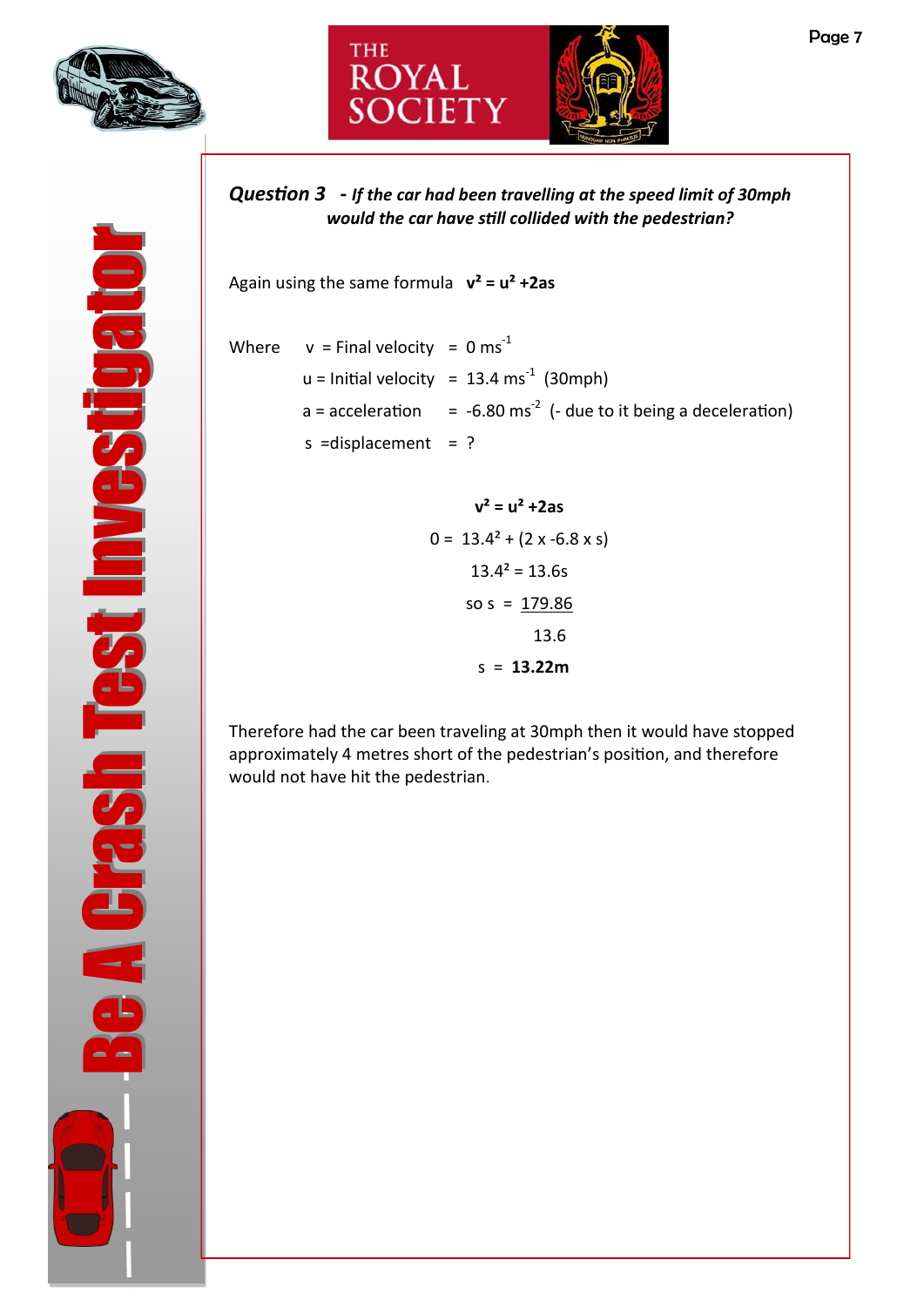![](_page_7_Picture_0.jpeg)

![](_page_7_Picture_1.jpeg)

Results of Crash Between a Car and a Pedestrian

The driver was banned from driving and spent 8 months in jail for this crash and failing to stop at the scene of a crash.

Don't let something like this happen to YOU!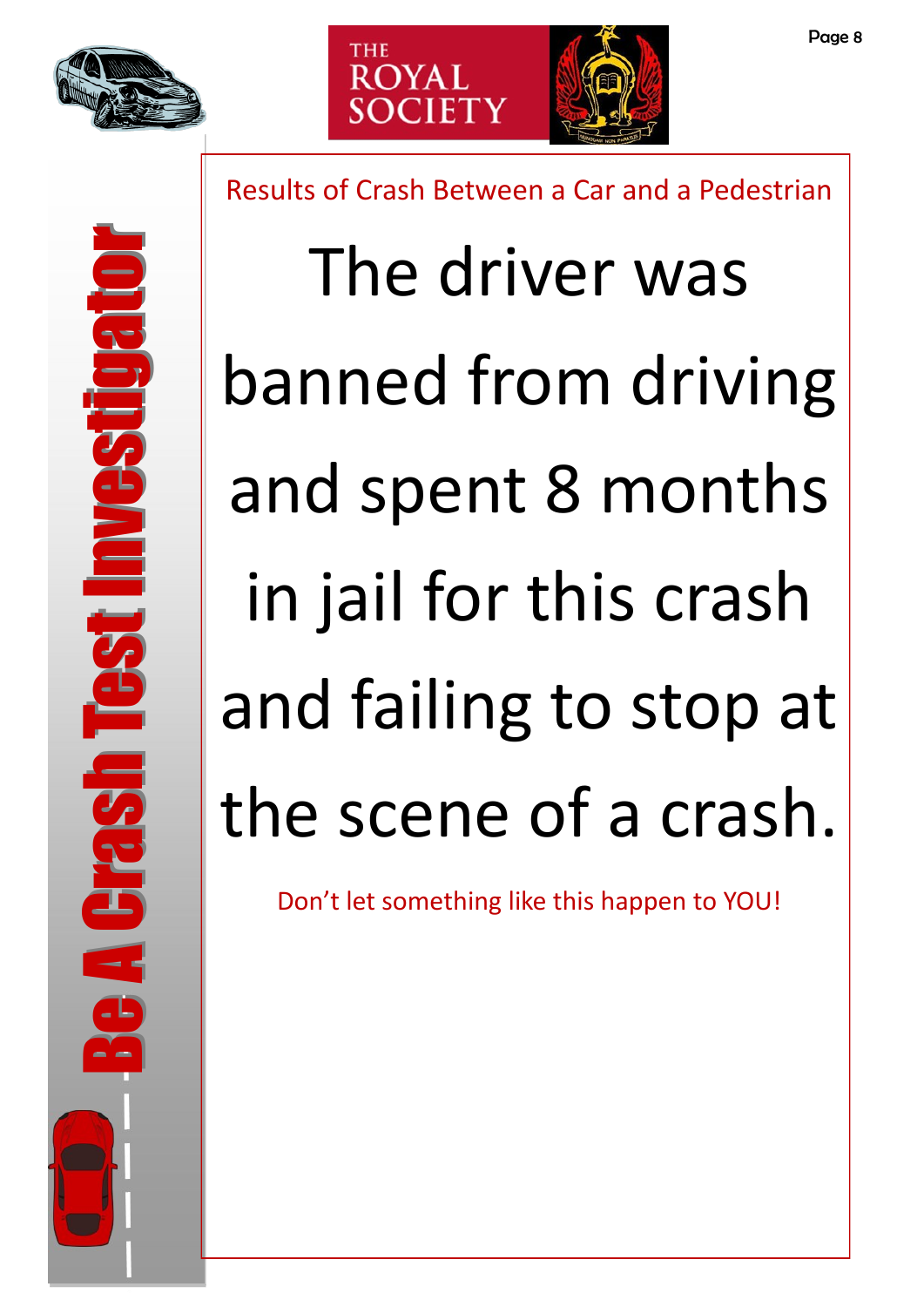![](_page_8_Picture_0.jpeg)

**A Crash Test Investigat** 

![](_page_8_Picture_1.jpeg)

![](_page_8_Picture_2.jpeg)

# **Calculations for the crash scene involving cars A and B**

The 'Skidman' provides a deceleration figure in metres per second per second or ms<sup>-2</sup>. The results for this scenario are as follows:-

> **(1) -6.87ms-<sup>2</sup> (2) -6.99ms-<sup>2</sup>**

The other values that are required that are not on the plan drawing are as follows

**Mass of Car A = 1200 kg**

**Mass of Car B = 1400 kg**

The formula for the tyre skid marks is  $v^2 = u^2 + 2as$ 

Where  $v =$  final velocity (ms<sup>-1</sup>)  $u=$  initial or starting velocity (ms<sup>-1</sup>)  $a=$  acceleration (ms<sup>-2</sup>) s =displacement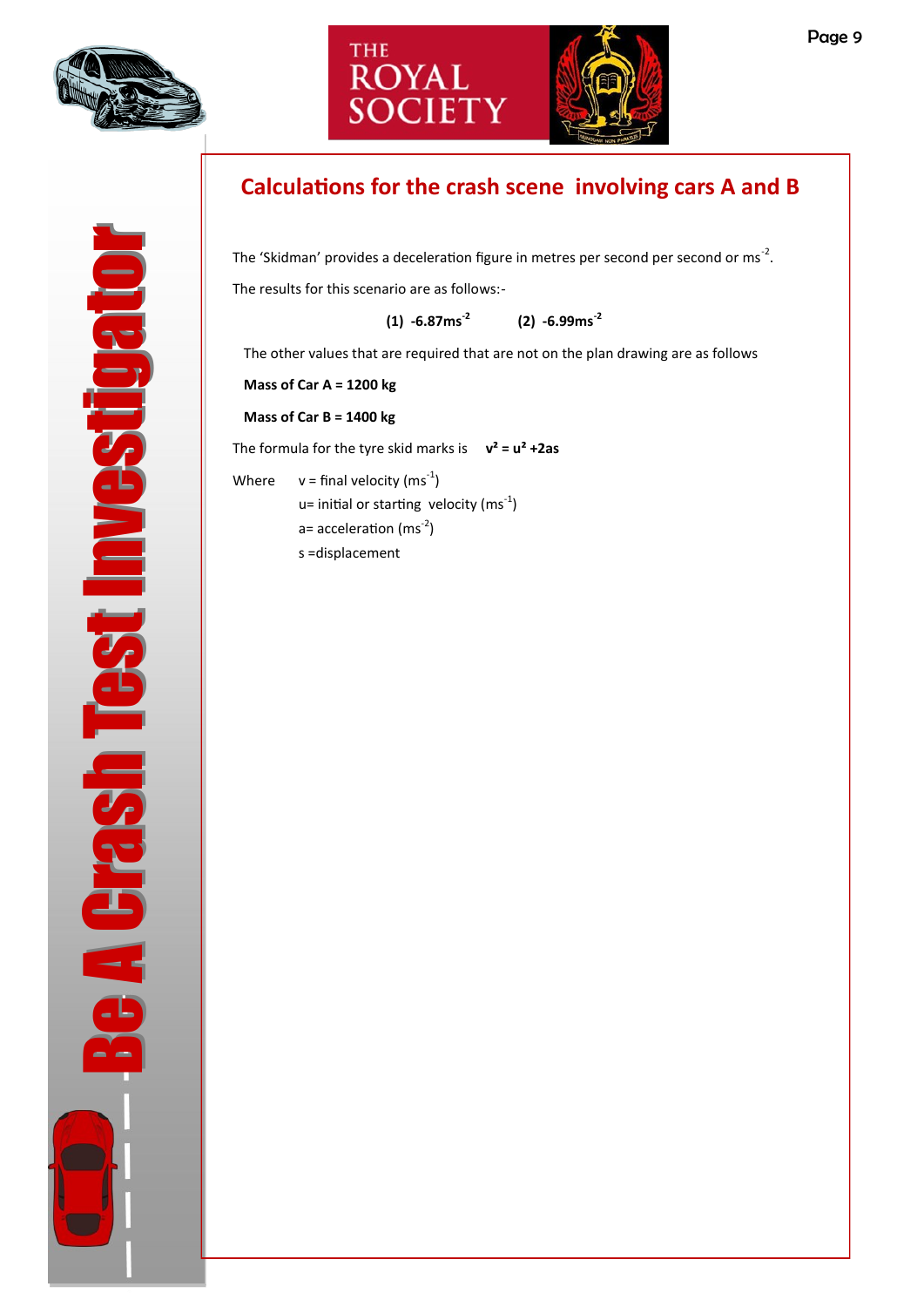![](_page_9_Picture_0.jpeg)

**A Crash Test Investigato** 

![](_page_9_Picture_1.jpeg)

![](_page_9_Picture_2.jpeg)

#### **RESULTS– collision between Car A & B**

The final resting positions of the vehicles are the starting point for calculations, as it has some known values. The length of the skid mark post impact is calculated first and therefore its values are as follows:-

 $u = ?$ 

 $v = 0m/s$ 

a = acceleration = **-6.87ms-<sup>2</sup>** (it's a minus due to it being a deceleration)

s = **10.6m** (find this from the plot)

Using **v² = u² +2as**   $0 = u^2 + (2 \times -6.87 \times 10.6)$  $u^2 = 145.64$ so u =  $12.07$ ms<sup>-1</sup>

This is the velocity of both the vehicles **just after** they collided and skidded along the roadway.

#### **Conservation of Linear Momentum**

When two or more bodies act upon one another, their total momentum remains constant, providing no external forces are acting upon them.

Total momentum before the collision = Total momentum after the collision.

 $m_A u_A + m_B u_B = m_A v_A + m_B v_B$ 

*For the puposes of the following calculations we are considering the momentum in the direction as travelled by car A, hence the reason the momentum for Car B below is zero.*

Velocity of Both vehicles post collision =  $12.07 \text{ms}^{-1}$ 

|                                                    | Mass of Car A = 1200 kg, Mass of Car B = 1400 kg |  |  |  |
|----------------------------------------------------|--------------------------------------------------|--|--|--|
| $1200 \times u_A + 0 = (1200 + 1400) \times 12.07$ |                                                  |  |  |  |
|                                                    | $1200u_A = 31382$                                |  |  |  |
|                                                    | $u_A = 31382$                                    |  |  |  |
|                                                    | 1200                                             |  |  |  |
|                                                    |                                                  |  |  |  |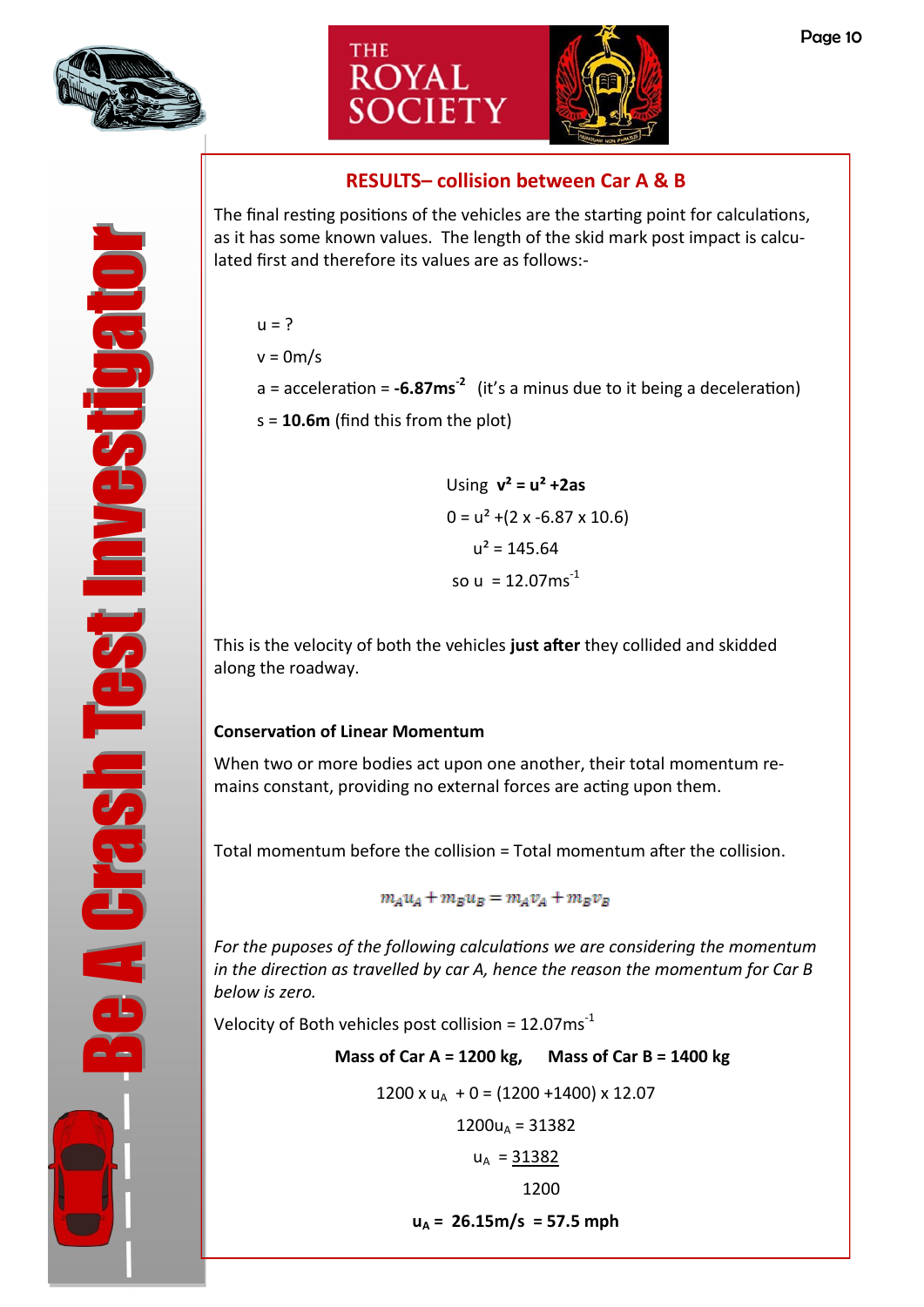![](_page_10_Picture_0.jpeg)

![](_page_10_Picture_1.jpeg)

It is now known that the velocity of car A was  $26.15 \text{ms}^{-1}$  when it collided with Car B.

Therefore again using the formula for the tyre skid mark **v² = u² +2as** for the Initial skid marks made by car A its initial velocity can be calculated.

> **v² = u² +2as**  $26.15^2 = u^2 + (2 \times -6.87 \times 17.69)$  $u^2$ = 683.82 +243.06  $u = \sqrt{926.88}$ u= **30.44ms-<sup>1</sup> or 68mph.**

This speed calculated is a **MINIMUM** speed due to the 4 stages of braking which have been previously mentioned.